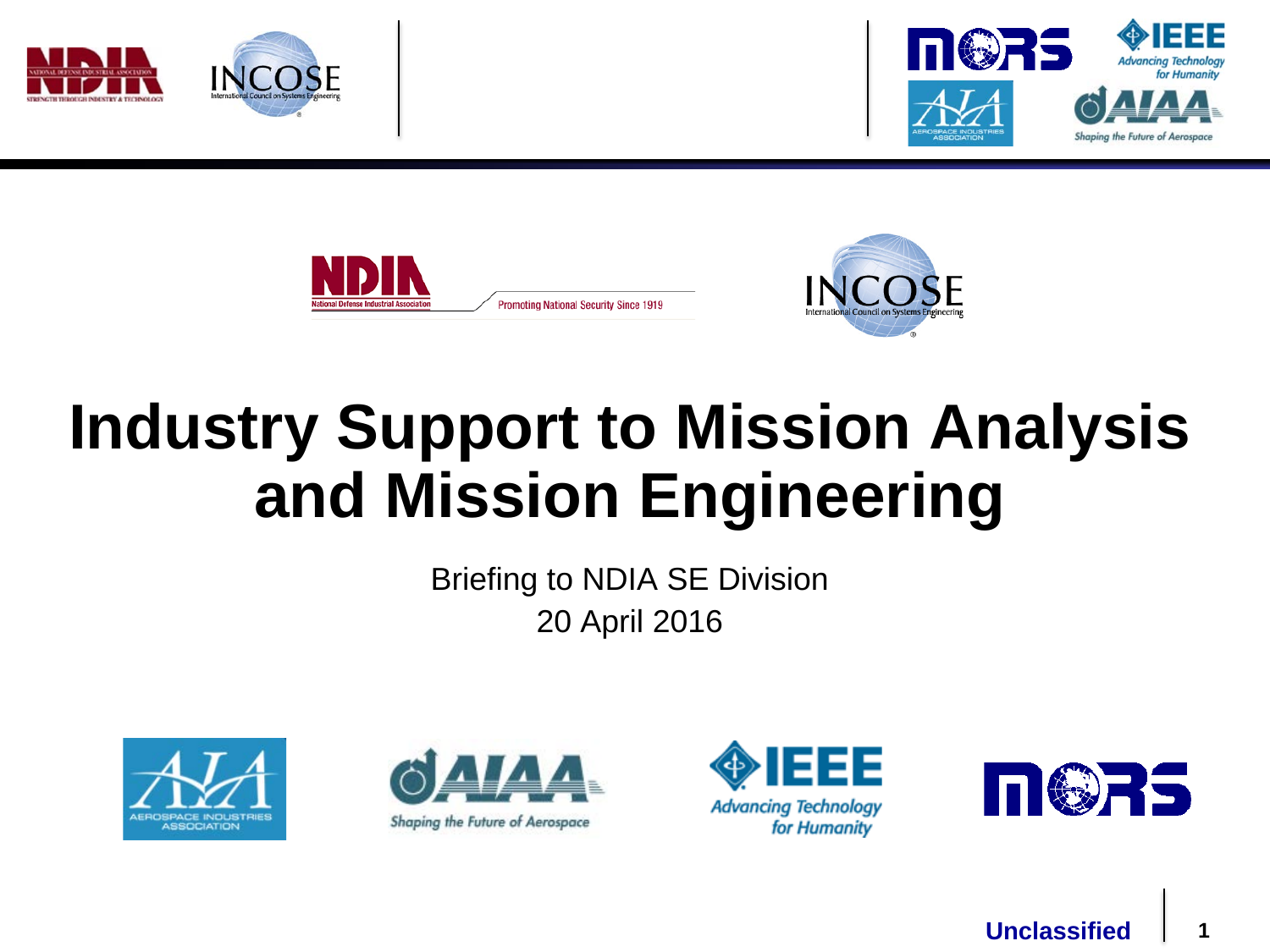

**Background**



- DoD SE Forum 16 Feb 2016
	- Mission Engineering and Analysis Focus
	- Presentation from Navy
		- Focus on mission objectives
		- Integration and interoperability necessary
		- Mission Engineering
		- Mission Effect chains
	- Announcement of multiple-part DoD roundtable meetings
- Meeting in Pentagon on 26 Feb 2016
	- INCOSE (Roedler); NDIA (Serna); DoD (Gold, Dahmann)
	- Industry offer to work collaboratively to put together industry perspective on Mission Engineering and Analysis
	- Agreed to form Industry Task Team across multiple orgs to inform DoD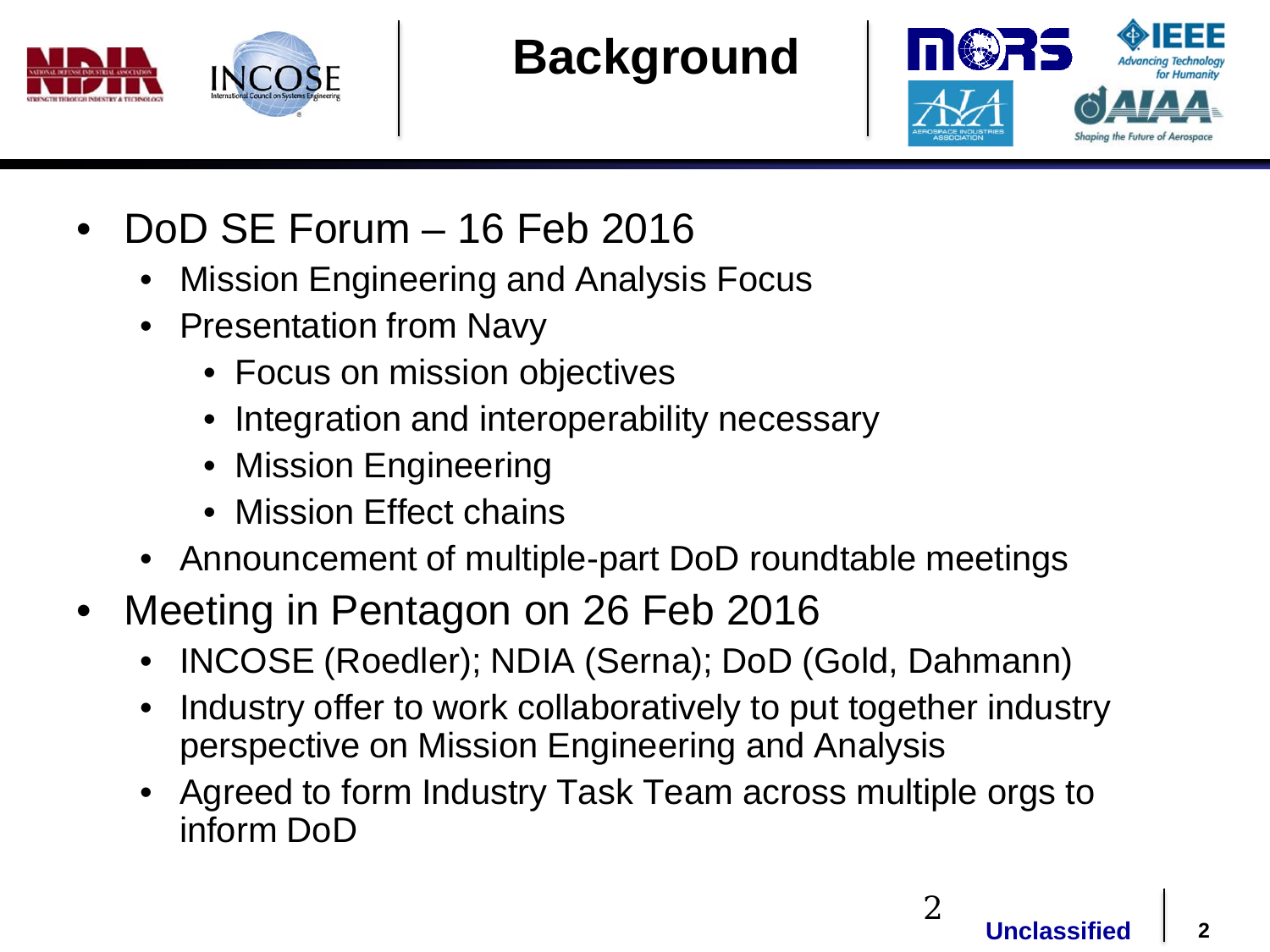

**Mission Engineering and Analysis DASD(SE) Tasking**



• To identify policy, organizations, methods, tools, challenges and opportunities for Mission Engineering enterprise improvements.

*Mission Engineering is the deliberate planning, analyzing, organizing, and integrating of current and emerging operational and system capabilities to achieve desired warfighting mission effects.*

• **GOAL:** To synthesize common approaches, challenges, and potential recommendations for the acquisition community.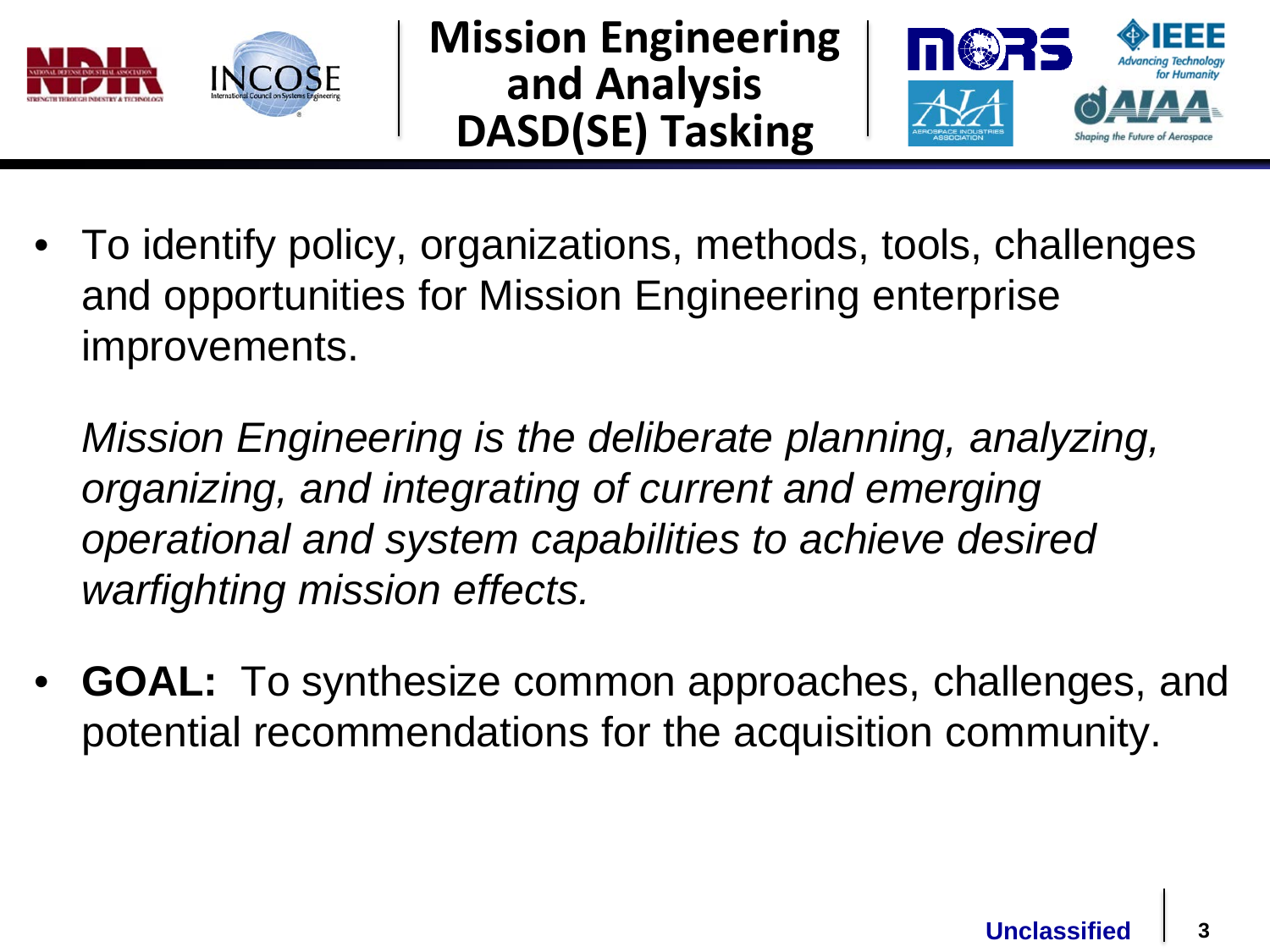

**Objectives of the task team**



- Determine the state of practice in the defense industry regarding Mission Engineering and Analysis
	- 15288 Business or Mission Analysis
- Determine how industry can help improve the state of the practice for Mission Engineering and enhance collaboration, which is used by the government and industry during development planning to determine the best solution to address a needed capability.
- Determine if there is a way to increase the industry involvement in the mission analysis.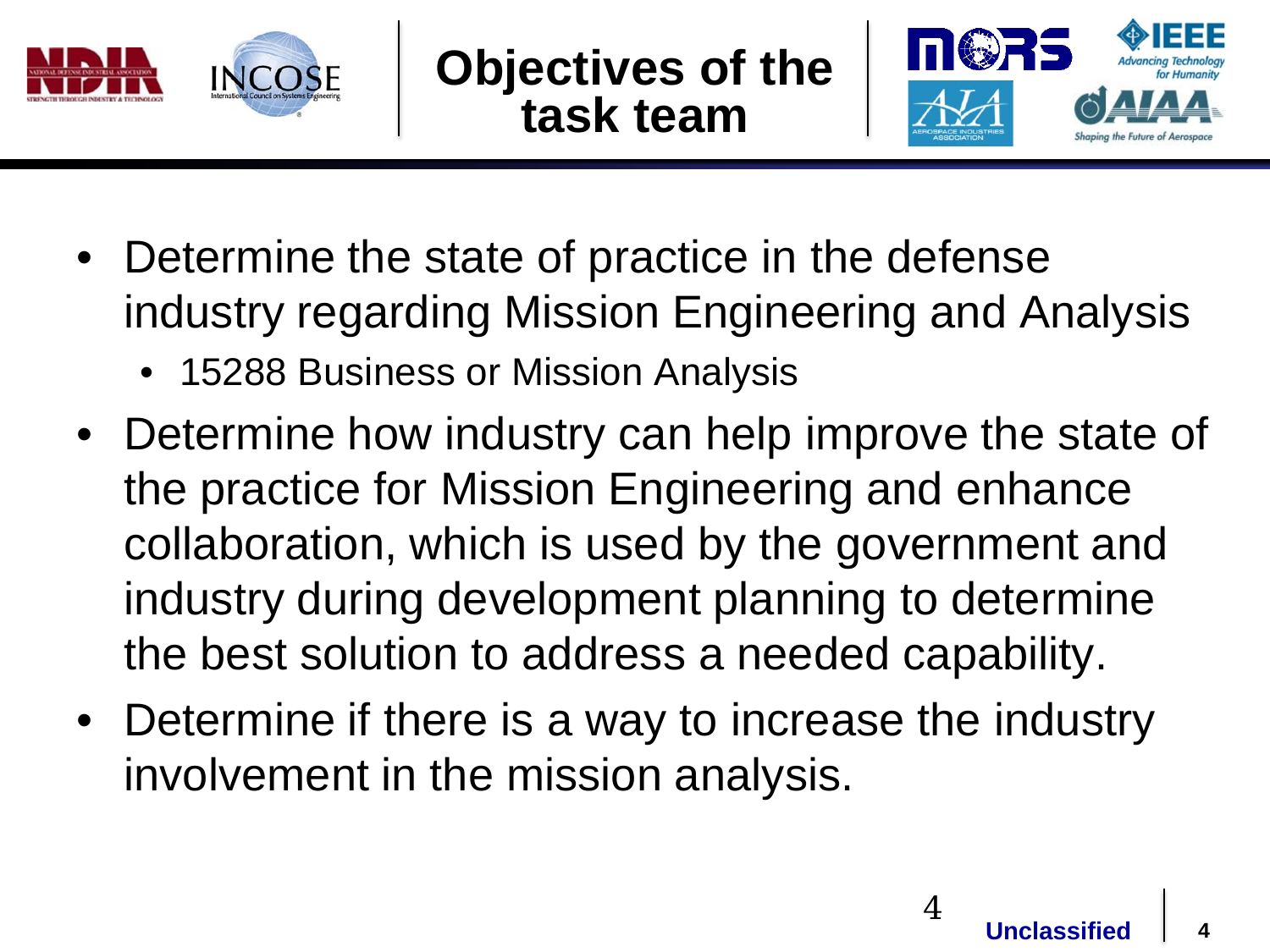

**Mission Engineering and Analysis Industry Task Team**



**Greg Parnell, Team lead – Representing MORS and INCOSE (Univ of Arkansas) Bill Miller, Team co-lead – Representing INCOSE and NDIA (Stevens Institute, …) Judith Dahmann – NDIA SoS Committee – DoD Liaison Kirk Michealson – Representing MORS (Tackle Solutions) Frank Salvatore – Representing INCOSE (Engility) Jon Backhaus – Representing AIA (Lockheed Martin) NDIA SoS Committee Co-Leaders Frank Serna – NDIA SED Chair, Draper Lab – co-sponsor Garry Roedler – INCOSE President-Elect – co-sponsor Dan Strosnider – Boeing Bob Scheurer, Boeing Rich Pohl, Boeing and NDIA SOS Jeff Bergenthal, NDIA, JHAPL Jeff Wolske, NDIA SOS and Raytheon Andron Creary, Northrop Grumman**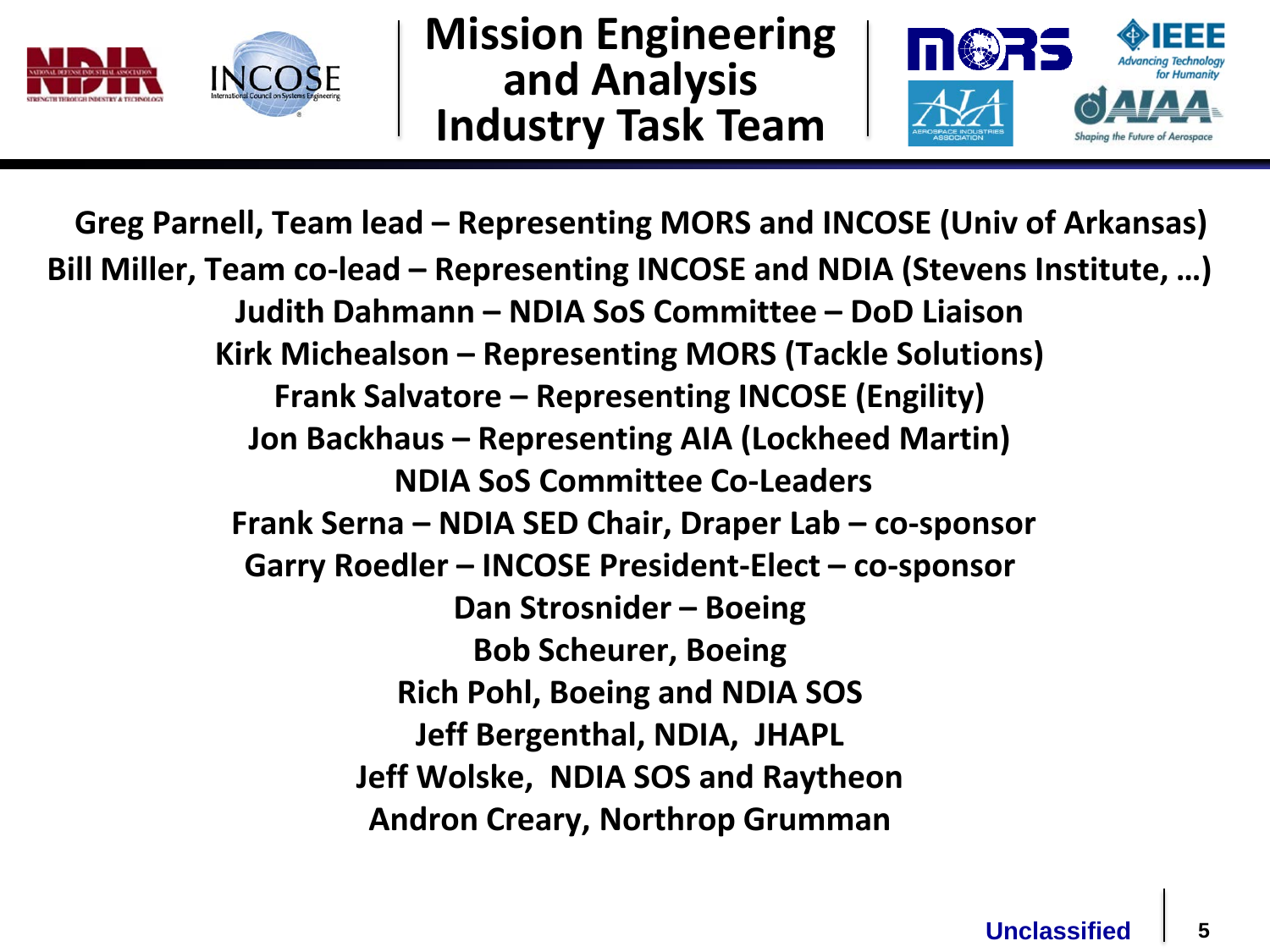

**Meeting Objectives: Answers To**



- What is the industry doing in Mission Engineering and Analysis?
- What is different about it from the traditional perspective?
- How does it integrate with the rest of Systems Engineering, Systems Architecture, and Operations Analysis? Is it merely a more focused and structured look at the problem space?
- Why is it needed? (from the industry perspective)
- What are the challenges?
- What does industry bring to addressing the need and the challenges?
- What are the recommendations?
	- o Future Direction
	- o How to overcome the challenges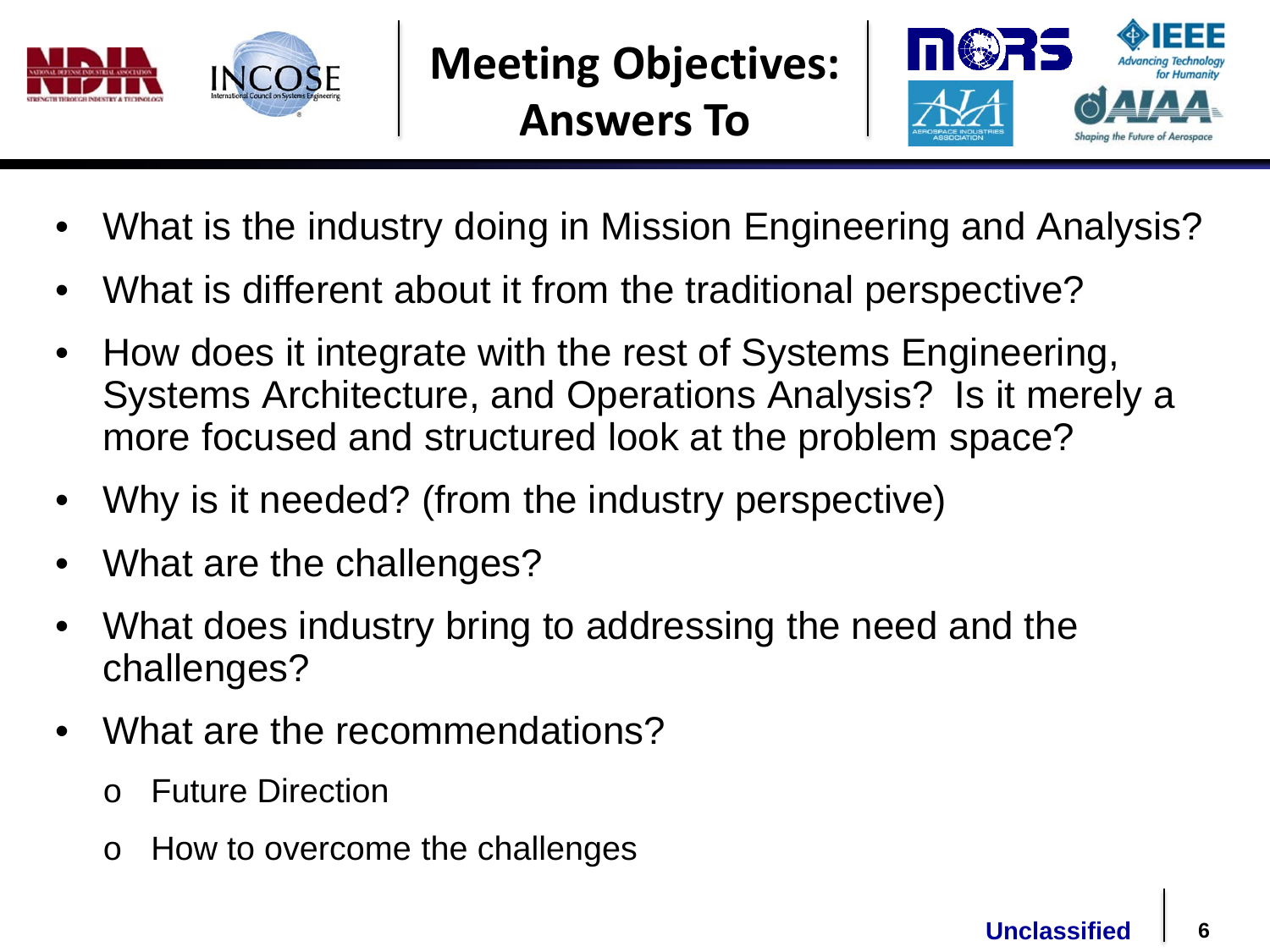

### **Workshop Agenda**



- 8:30-8:45 AM: Welcome & Introductions (Greg & Garry)
- 8:45-9:00 AM: Project Overview Review (Garry & Frank)
- 9:00-10:20 AM: Survey/Stakeholder Results Review (Kirk)
- **10:20-10:40 AM: BREAK**
- 10:40 AM–12 PM: Studies Overview (Various)
	- o A review of the related studies with a highlight of important related points
- **12-1 PM: Lunch**
- 1:00-2:50 PM: Working Session
	- o 1-2 Breakout groups discussing same items in smaller groups
- **2:50-3:10 PM: BREAK**
- 3:10-4:00 PM: Breakout Session Reports
- 4:00-4:30 PM: Wrap-Up & Next Steps (Greg, Bill, Garry & Frank)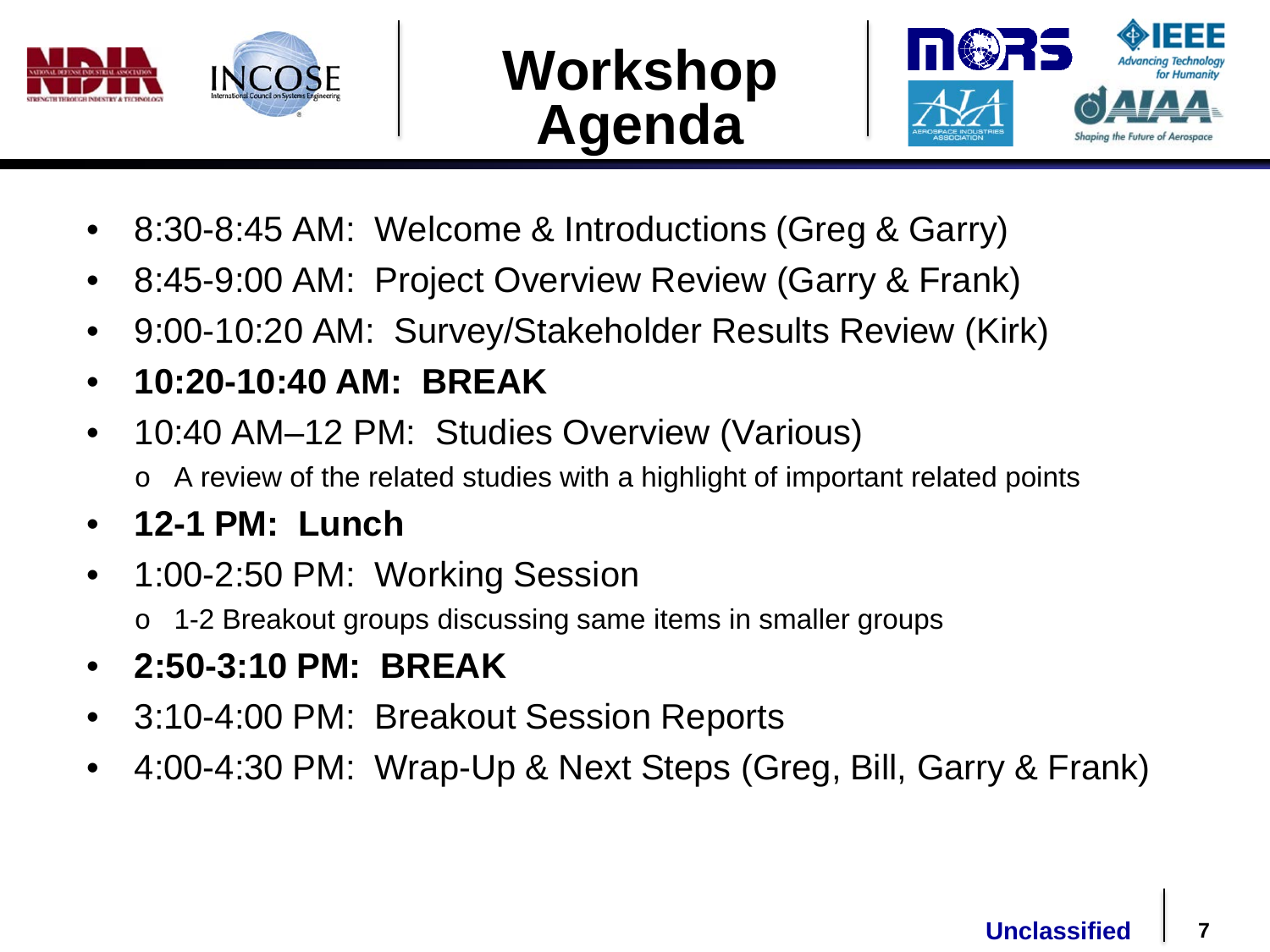

**Survey**



**Professional Societies** 









#### **Years Experience**

**Advancing Technolog** for Humanity

Shaping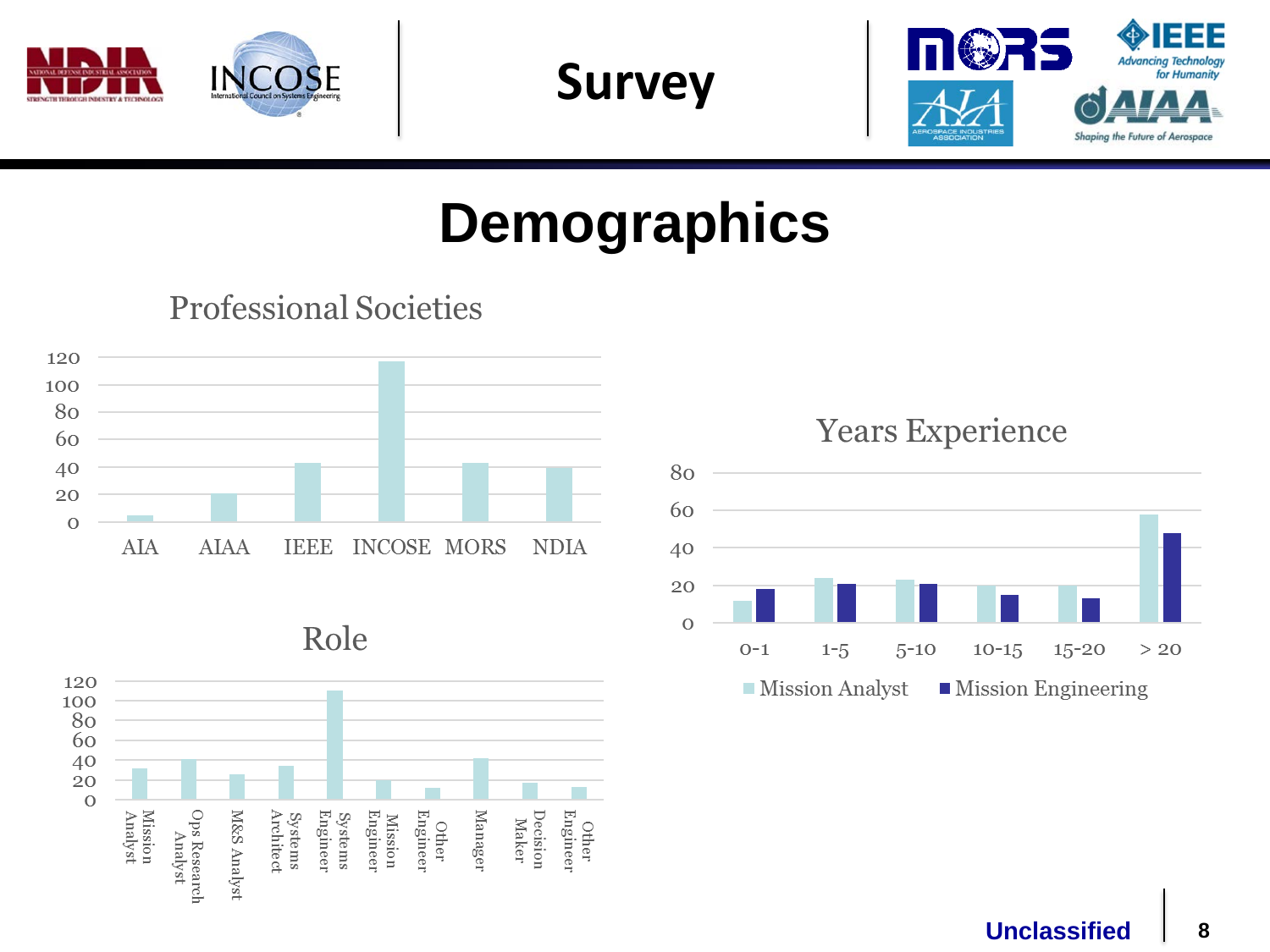

**Mission Analysis**



- **SURVEY GOAL:** To obtain a brief assessment of mission analysis as a baseline to compare to the new mission engineering.
- From the Systems Engineering Body of Knowledge (SEBoK),
	- o "The purpose of Mission Analysis is to understand a mission problem or opportunity, analyze the solution space, and initiate the life cycle of a potential solution that could address the problem or take advantage of an opportunity.
	- o Mission Analysis is a type of strategic or operations analysis related to needs, capability gaps, or opportunities and solutions and may include mathematical analysis, modeling, simulation, visualization, and other analytical tools to characterize the intended mission and determine how to best achieve the needs/objectives.
	- o Mission Analysis evaluates alternative approaches to determine which best supports the stakeholder needs (among both materiel and non-materiel solution alternatives, also known as product solutions and service / operational solutions)."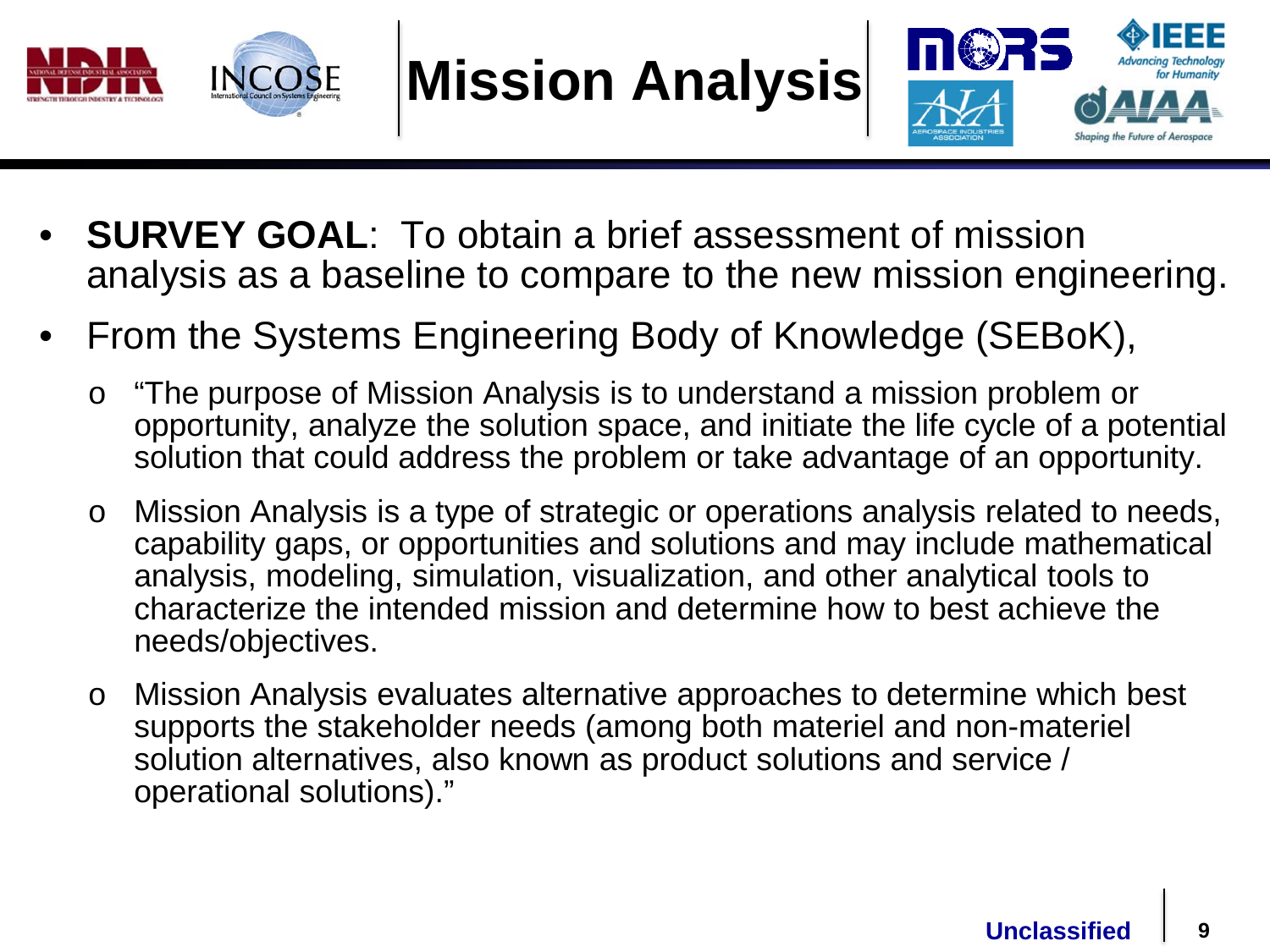

### **Mission Engineering**



- **SURVEY GOAL**: It is believed industry has a perspective to offer in this area and can offer some ways to increase industry involvement informing the government in Mission Engineering of enterprise improvements.
- OSD(ATL) Definition
	- o "The deliberate planning, analyzing, organizing, and integrating of current and emerging operational and system capabilities to achieve desired warfighting mission effects."
	- o The difference between mission engineering and mission analysis is that the new mission engineering goes beyond mission analysis and focuses on actions to design or adapt systems of systems to meet the mission outcomes, hence the "planning, analyzing, organizing, and integrating" of current and emerging operational and system capabilities.
	- o Therefore, mission engineering includes but goes beyond traditional mission analysis to drive the systems (and Systems of Systems) engineering.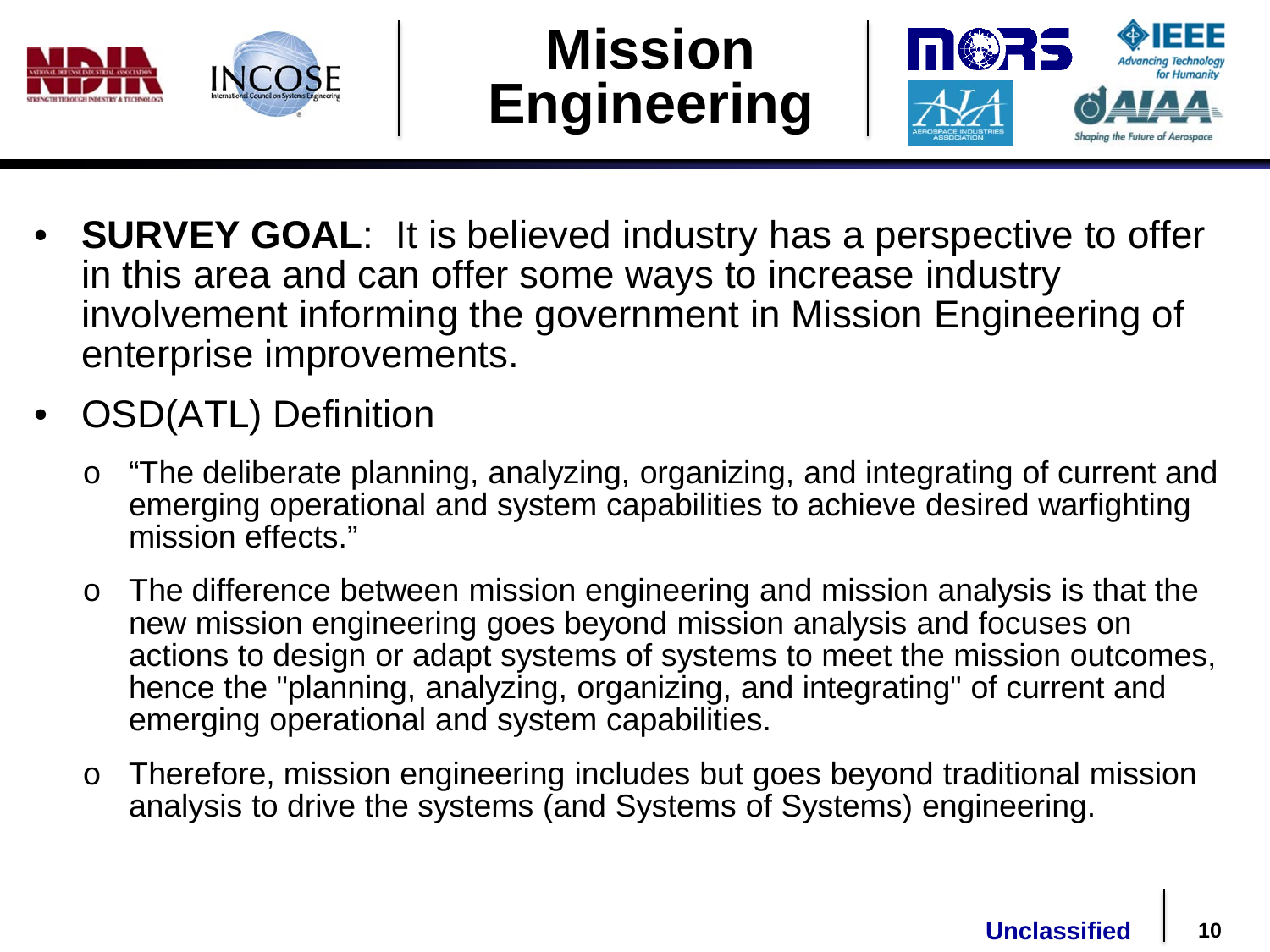

**Previous Related Studies Overview**



## • **Present brief overview of the study with**

- o High-level overview of the study
- How the results relate to this task

## • **Develop a 1-page overview as a handout**

Attendees can refer to study in breakout session